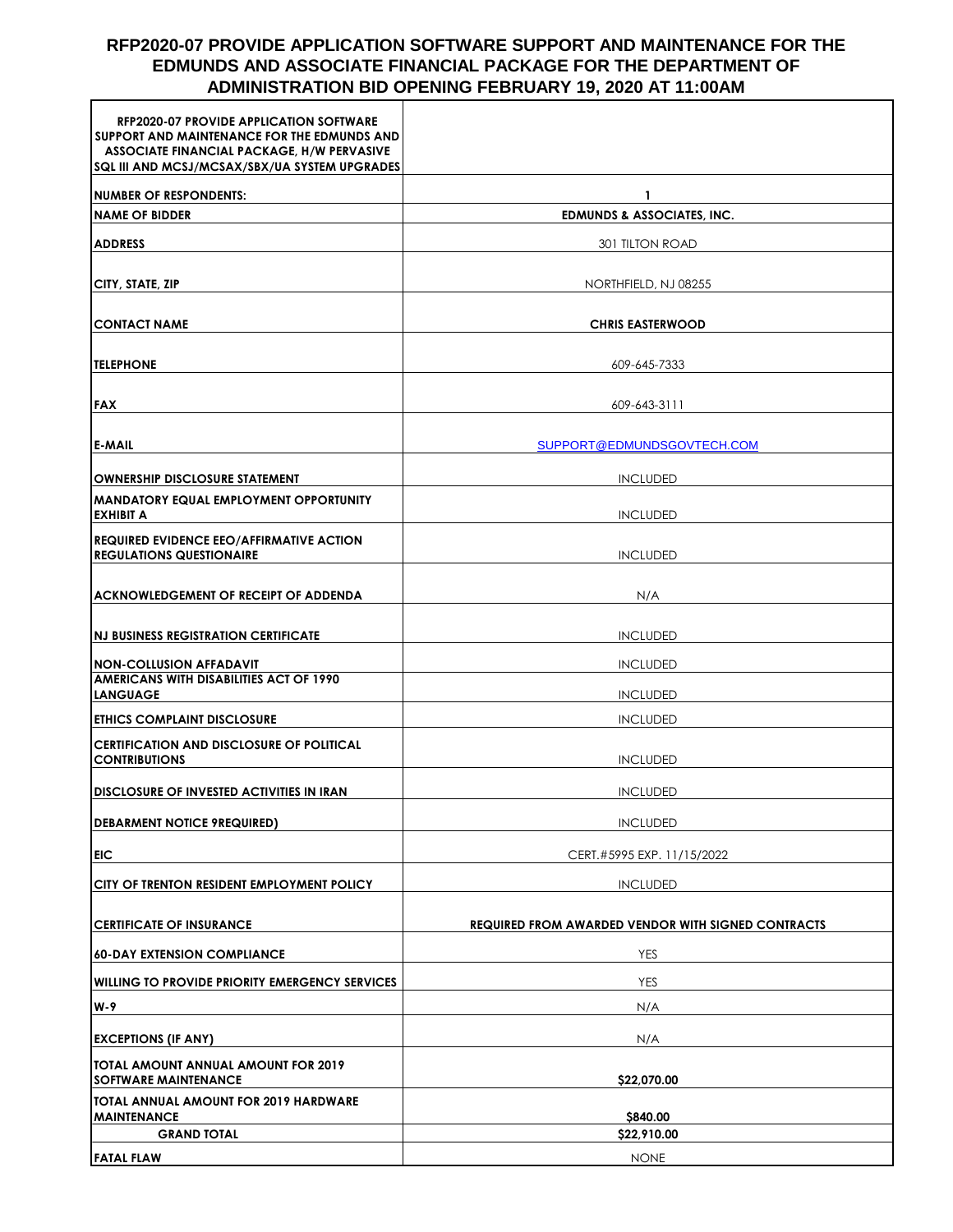# 5.0 Maintenance Invoice

|        | z      |        | ï |  |
|--------|--------|--------|---|--|
|        | ×      | x      |   |  |
|        |        | ٠<br>ī |   |  |
|        |        |        | u |  |
| ï<br>ì |        |        |   |  |
|        | ×      | ٠      |   |  |
|        | $\sim$ | w      |   |  |
|        |        |        |   |  |

### **Edmunds GovTech 301 Tilton Road**

Northfield, NJ 08225

# **INVOICE#**

#### 20-00617

**INVOICE DATE: 10/01/19 DUE DATE: 01/02/20** 

**Trenton City** Attn: Accounts Payable **Purchasing 319 East State Street** Trenton, NJ 08608

Thank you for your business! Please contact us at (609) 645-7333 with questions regarding this invoice. Visit our support site www.EA411.com

| <b>QUANTITY/UNIT</b> | <b>SERVICE ID</b>         | <b>DESCRIPTION</b>                    | <b>UNIT PRICE</b> | <b>AMOUNT</b> |  |
|----------------------|---------------------------|---------------------------------------|-------------------|---------------|--|
|                      | 2020 Software Maintenance |                                       |                   |               |  |
| 1.0000               | <b>MHEAD</b>              | 2020 Software Maintenance             | 0.000000          | 0.00          |  |
| 1.0000               | M-NJ-FN4                  | <b>SS Financial Accounting IV</b>     | 16,225.000000     | 16,225.00     |  |
| 1.0000               | M-NJ-ER3                  | <b>55 Electronic Requisitions III</b> | 4,005.000000      | 4,005.00      |  |
| 1.0000               | M-NJ-DE2                  | <b>SS Developers Escrow II</b>        | 1,840.000000      | 1,840.00      |  |
|                      |                           |                                       | <b>TOTAL DUE:</b> | \$22,070.00   |  |
|                      |                           |                                       |                   |               |  |

**Proven Solutions That Power Local Government**